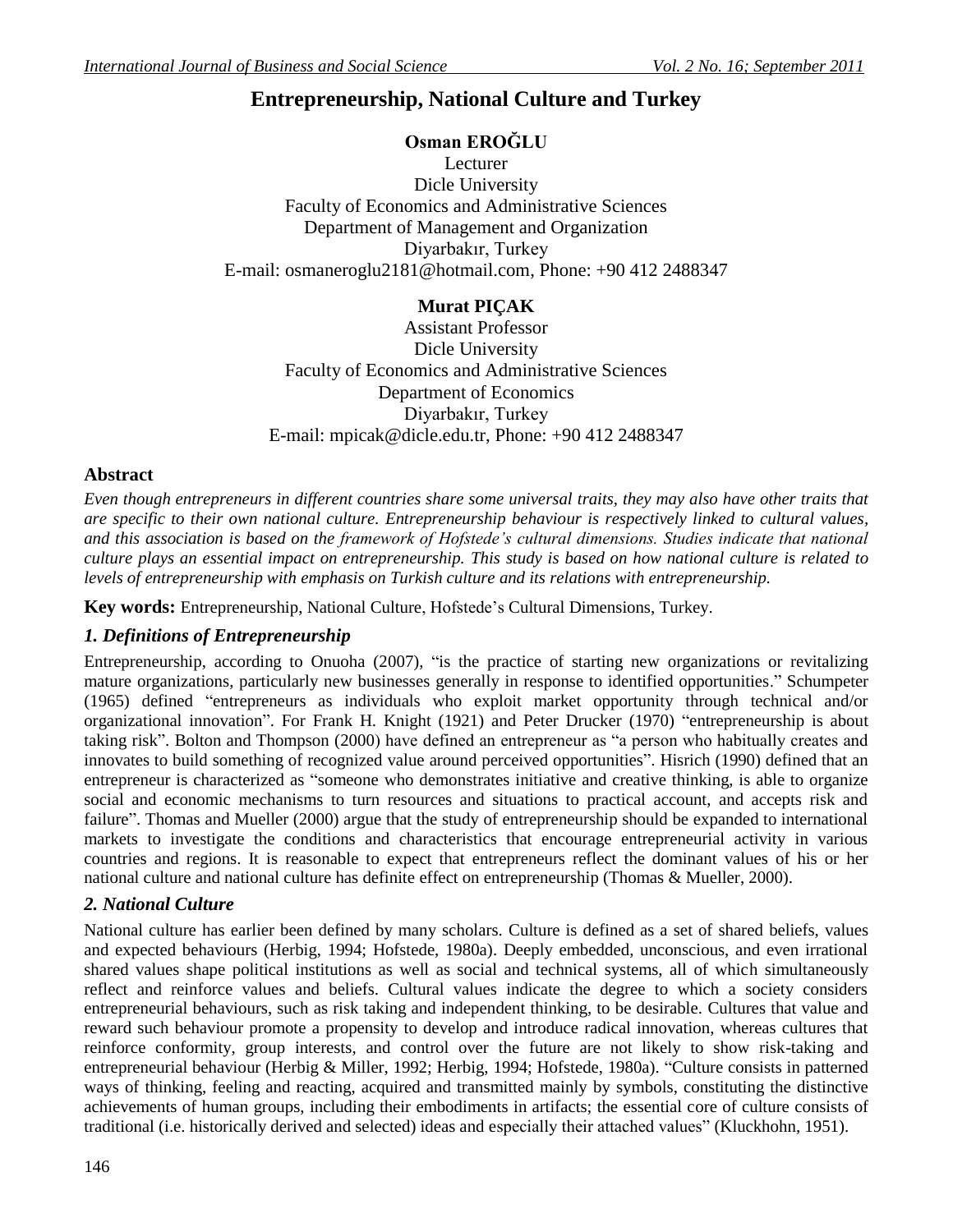Kroeber and Parsons (1958) arrived at a cross-disciplinary definition of cultures as "transmitted and created content and patterns of values, ideas and other symbolic-meaningful systems as factors in the shaping of human behaviour and the artifacts produced through behaviour". Researchers have explored the effect of national culture on risk taking, innovation and entrepreneurship. In this study, we will try to explore the effect of national culture on entrepreneurship. 

#### *3. Entrepreneurship and National Culture*

Although entrepreneurs in different countries usually share some universal traits, they may also have other traits that are specific to their own culture. For example, entrepreneurial activity is encouraged as an avenue to stimulating economic growth and empowering marginalized segments of population in less-developed countries (Yasin, 1996). Therefore, there is no dominant theory that entrepreneurship is universal and a "good" entrepreneurship theory in a country will also be "good" in another country. The purpose of this study is to indicate that there is an absolute effect of culture on entrepreneurship, and entrepreneur reflects dominant values of his or her national culture; therefore, some countries' entrepreneurship is lower compared to other countries. Weber (1956) pointed that entrepreneurship behaviour might be linked to cultural values and suggested that values and beliefs are factors that encourage entrepreneurship. Based on the framework of Hofstede (1984), it is concluded that individualistic culture emphasizes the values of personnel initiative and achievement, while collectivistic favour group decisions. McGrath (1992) found that entrepreneurs across several cultures share a set of values such as collectivism and some entrepreneurial beliefs that are independent of their culture.

#### *4. Hofstede's Cultural Dimensions and Entrepreneurship*

Entrepreneurship behaviour is respectively linked to cultural values, and this association is based on the framework of Hofstede's cultural dimensions. Shane (1993) investigated the association between four of Hofstede (1980 a, b) dimensions described previously and the national rates of innovation in 1975 and 1980. Shane found that uncertainty avoidance was negatively associated with innovation in both time of periods. Similarly, power distance was found to be negatively associated with innovation for the earlier period but not the later one, yet masculinity had no significant association with innovation at the national level. These results indicate that the association between specific cultural dimensions (as captured by Hofstede) is not temporally stable, yet are essential to entrepreneurship. The preceeding discussion shows that some evidence exists that broad cultural characteristics are associated with national levels of entrepreneurship. Specifically, high individualism, low uncertainty avoidance and high power-distance have all been found to be associated with national rates of innovation. These relationships are not consistent over time, however (Shane, 1993), and have not been systematically found with aggregate indicators of entrepreneurship (Davidsson & Wiklund, 1997). Based on Shane's analyses, it is clear that individualism and uncertainty avoidance are significantly related to the entrepreneurship. Moreover, some evidence exists that cultural values such as individualism and uncertainty avoidance are significantly related to traits such as internal locus of control, risk taking, and innovativeness, which are associated with entrepreneurship (Mueller & Thomas, 2000; Thomas & Mueller, 2000). Also, evidence indicates that those cognitive scripts that are related to entrepreneurship are also associated with individualism and power-distance (Mitchell et. al., 2000).

# *5. The Assocation Between Entrepreneurship and National Culture*

The association between entrepreneurship and culture can be categorized on the framework of Hofstede's three cultural dimensions: individualism, uncertainty avoidance and power distance. There are studies that have compared entry modes with the influence of culture. For instance, firms in uncertainty avoidance countries will prefer joint ventures acquisitions because of their lower uncertainty concerning management of this organizational type (Konut & Singh, 1998). Firms in low power distance (high trust) cultures have less need for monitoring, and therefore prefer licensing to direct investment (Shane, 1994). Japanese firms (moderate power-distance and high uncertainty avoidance) usually prefer wholly owned subsidiaries to joint ventures, whereas American firms (low power distance, low uncertainty avoidance) prefer joint ventures to wholly owned subsidiaries (Makino & Neupert, 2000). "How does national culture relate to levels of entrepreneurial activity?" This question is motivated by the observations of economist (Schumpter, 1934), sociologist (Weber, 1930), and psychologist (McClelland, 1961) that countries differ in levels of entrepreneurial activity. Studies have proven that it is clear that national culture plays an essential impact on entrepreneurship. This part of the study tries to respond to the question of "Why Turkish culture does not fabricate entrepreneurs like Michael Dell, Henry Ford, Bill Gates, Steve Jobs and Donald Trump by comparing American culture to Turkish culture based on entrepreneurship.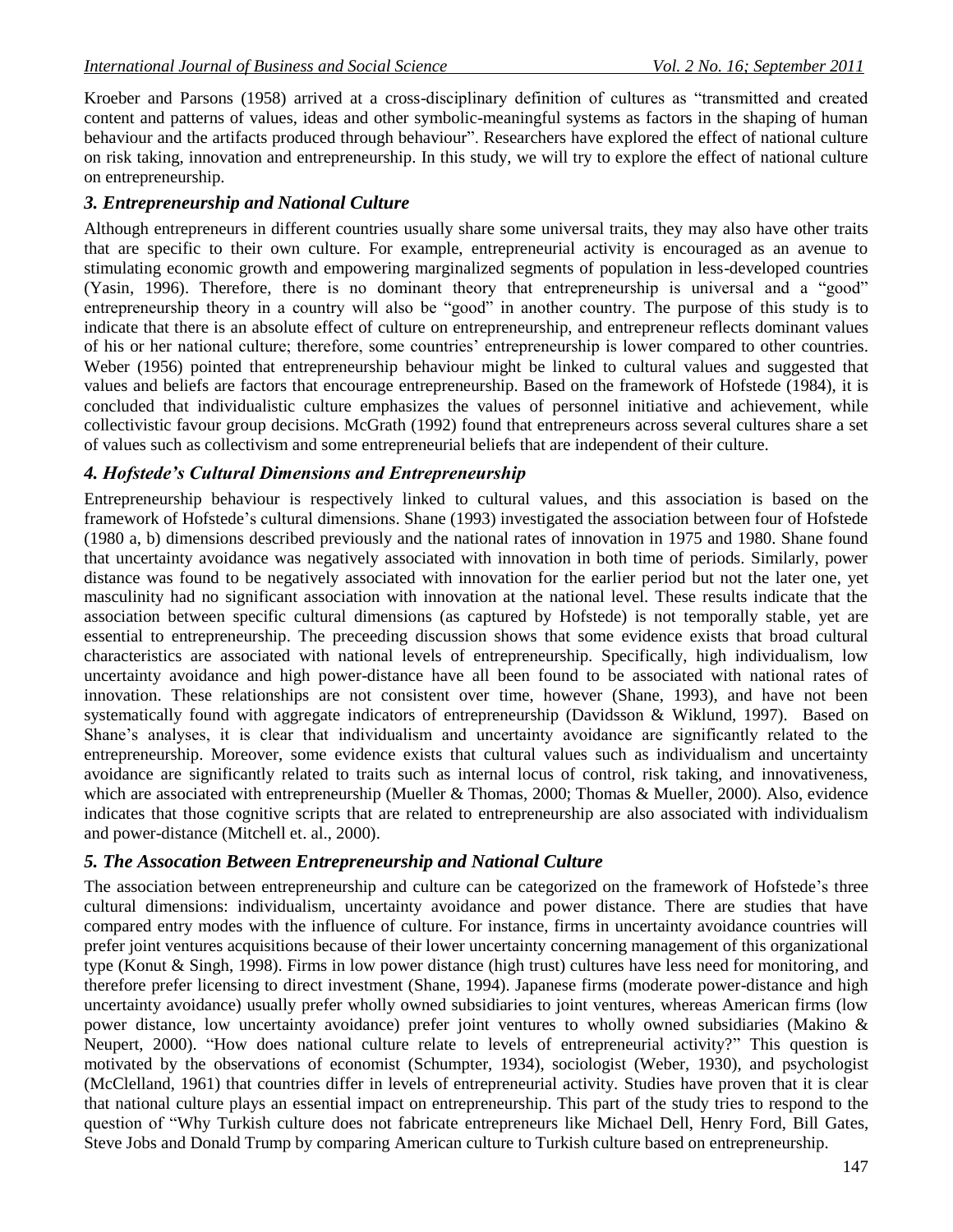# *6. National Culture in Turkey*

Turkey has been recognized to have high levels of collectivism, high power distance, high uncertainty avoidance, and relatively moderate femininity (Hofstede, 2001). Moreover, paternalistic values appear to be dominant among Turkish managers (Aycan et al., 2001; Pasa et al., 2001). For Turkish managers, it is important that subordinates should be loyal and comply with their directions (Sargut, 2001). "Recently, professionalism and rationalism tend to arise as other cultural tendencies among Turkish people in the business world. Professionalism and rationalism orientations together with a cultural emphasis on power, hierarchy, and relationships, for instance, can be seen in most Turkish firms" (Danışman & Özgen, 2008).





 **Source:** [http://www.geert-hofstede.com/hofstede\\_turkey.shtml](http://www.geert-hofstede.com/hofstede_turkey.shtml)





**Source:** [http://www.geerthofstede.com/hofstede\\_united\\_states.shtml](http://www.geerthofstede.com/hofstede_united_states.shtml)

| PDI: | Power Distance Index |
|------|----------------------|
|      |                      |

- **IDV:** Individualism
- **MAS:** Masculinity
- UAI: Uncertainty Avoidance Index
- **LTO:** Long Term Orientation

# *7. Comparing Turkish Culture to American Culture*

148 "Why Turkish culture does not fabricate entrepreneurs like Michael Dell, Henry Ford, Bill Gates, Steve Jobs and Donald Trump? Because Turkish culture has been described as being high levels of collectivism, high levels of uncertainty avoidance and high levels of power distance; however, American culture has been described as being high on individualism, low levels of uncertainty avoidance, and low levels of power distance (Hofstede, 1980). Power distance is "the extent to which the less powerful members of institutions and organizations within a country expect and accept that power is distributed unequally" (Hofstede, 1994); Individualism and Collectivism "everyone is expected to look after himself or herself and his or her immediate family [with] collectivism opposite… [from] birth onwards [societies] are integrated into strong, cohesive in-groups, which thought that people's lifetime continues to protect them in exchange for unquestioning loyalty (Hofstede, 1994);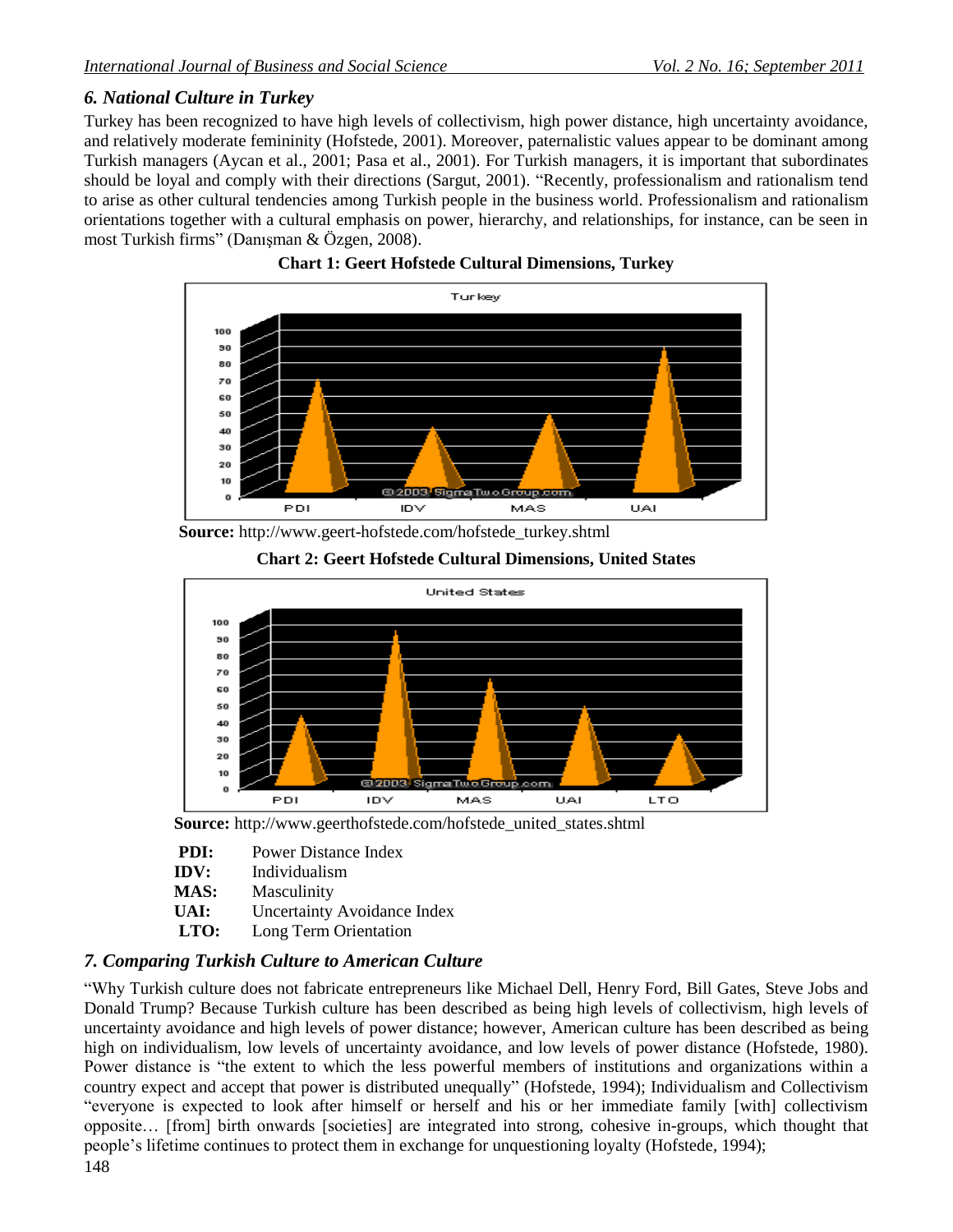" Uncertainty Avoidance is "the extent to which the members of a culture feel threatened by certain or unknown situations" (Hofstede, 1994). Using Individualism cultural dimension, "there is a popular view that entrepreneurs are highly independent (McGrath et al., 1992), autonomous and have a need to dominate and achieve (Sexton & Bowman, 1985), and low levels of individualism have strong emphasis on security, and individual risk-taking is discouraged." Therefore, we can conclude that national cultures with high individualism (United States) motivate entrepreneurship. "Low on power distance cultural dimension tolerates entrepreneurs for equal power distribution and the entrepreneurs dominate their social structure" (McGrath et. al., 1992). Consequently, cultures with equal power distribution (United States) foster entrepreneurship. However, the national cultures with high levels of uncertainty avoidance (Turkey) pressures a complex cultural, legal and political business environment; therefore, it is hard for entrepreneurs to operate in these types of cultural dimension, and it is accepted that these societies do not take moderate risks. These analyses indicate that national cultural dimensions influence entrepreneurship; nevertheless, countries with high levels of individualism, low levels of uncertainty avoidance and low levels of power distance fabricate entrepreneurs as in the United States; on the other hand, Turkish culture mostly does not fit with entrepreneurship.

# *8. Entrepreneurship in Turkey*

The importance of entrepreneurship and small businesses to the economy is widely recognized, and national incentives are provided in Turkey. During the last decade, Turkey has witnessed a period of rapid economic growth and a more positive environment for new enterprise development and growth. In other words, "since the time of that publication, significant changes have occurred in Turkey in terms of political, economical, and social factors, which have contributed to shaping the dominant economic and social values of new entrepreneurs in this emerging market. However, the entrepreneurship culture has not reached a desired level due to several factors, such as education and venture support programs (TUSİAD Report, 2002)." In Turkey, "changing economic conditions, especially in the area of declining interest rates, have discouraged investors from relying on fixed and secure income sources, such as interest income.

At the same time, the entrance requirements for public sector employment have become more rigorous, and detailed screening, combined with rigid employment policies, have resulted in nearly impossible conditions for public sector employment, which may ultimately motivate people to explore entrepreneurial opportunities more aggressively (GEM, 2001)." On the other hand, demographic characteristics and contextual conditions may limit the entrepreneurship; hence, Çetindamar (2005) "has concluded that the level of Turkish entrepreneurship is low compared to many countries, and future business plans of entrepreneurs in our sample showed that Turkish entrepreneurs could be characterized as short-time oriented entrepreneurs. They simply lack the strategic orientation and long-term vision, possibly because of having relatively less entrepreneurship education compared to Western entrepreneurs and because of Turkey's long history of economic instability. Regarding the personality characteristics and attributes of the respondents, our findings showed that Turkish entrepreneurs are achievement oriented, highly responsible, optimistic, and self-confident. Also, they like challenges, have high self-esteem, possess an internal locus of control (they do not give up easily), and like to work on their own. These findings indicate that Turkish entrepreneurs are intrinsically and extrinsically (desiring higher income) motivated and highly involved with the control of the operations of their businesses.

# *9. Turkish Government and Entrepreneurship*

"In Turkish business world, the concept of entrepreneurship is misunderstood, and the entrepreneur is mostly viewed as speculator even thief; moreover, the Turkish entrepreneurship reflected a business area that no respectable men should have involved in for a long time (Alpender, 1966)." Since Turkey is one of the late industrial countries and there was no entrepreneur class during the earlier years of the republic of Turkey, it took a long time to gather the concept of entrepreneurship for Turkish business world. The entrepreneurship in Turkey is affected by the government, and the government involvement on business seems to be the most essential uncertainty in Turkish business (Buğra, 2007). In countries with high involvement of government on business and financial sector as Turkey, it is absolutely hard to accept growth of entrepreneurship. Turkish business life is dominated by private holding companies and state economic enterprises. The state seems the most important institution which usually shapes the business structure. Turkish private companies remain highly dependent on the state for financial incentives, and the state often intervenes by frequent and unpredictable policy changes, which introduce uncertainties in business life (Buğra, 1990). Bodur and Madsen (1993), in relations with government and Turkish private companies, conclude that rules and regulations, as well as personal contacts with influential government officials become important tools in finalizing decisions.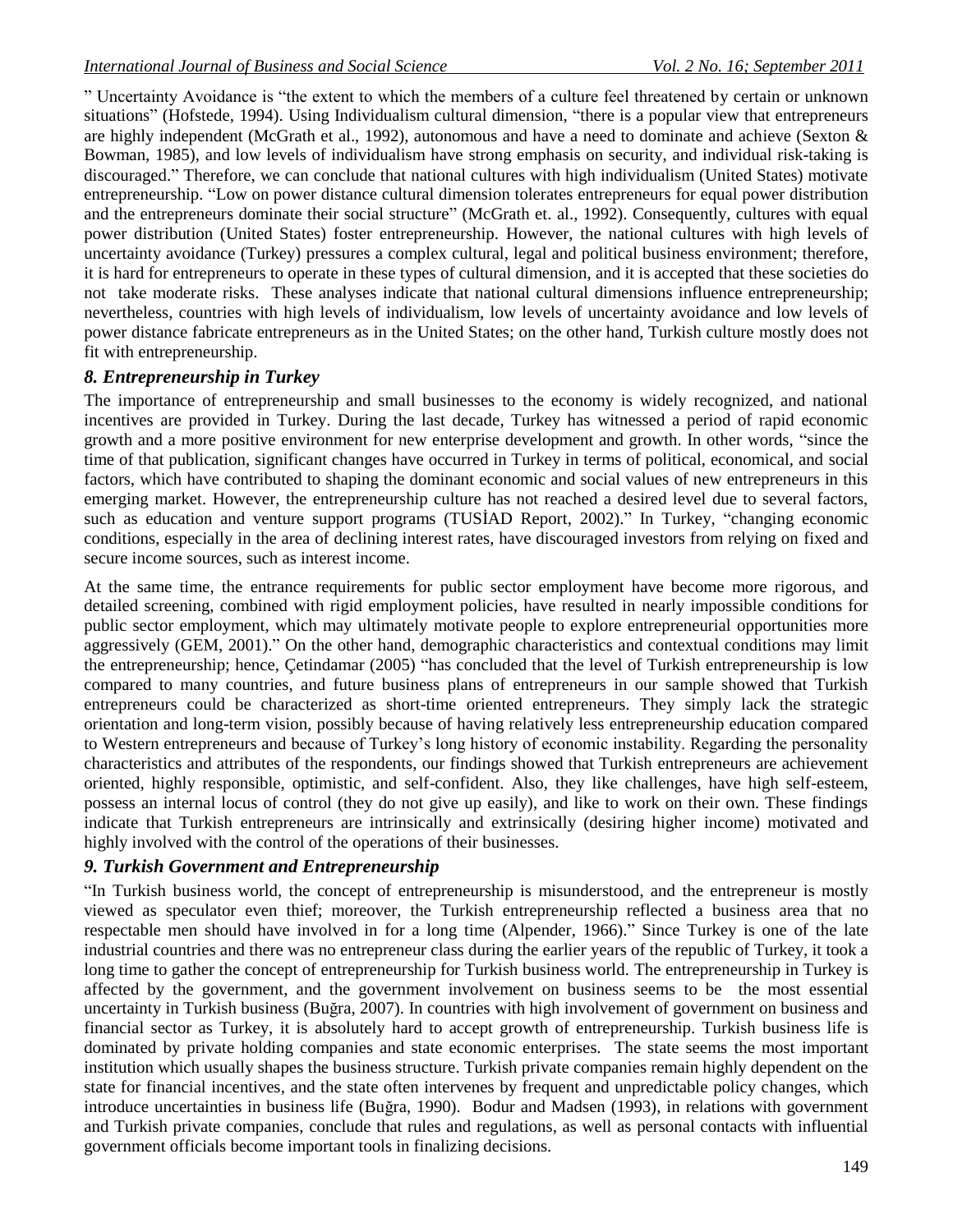#### *10. Conclusion*

In conclusion, entrepreneurship is mostly about risks, innovation, creative thinking and entrepreneur is the one who creates and innovates something recognized around perceived opportunities by accepting risks and failures. Moreover, entrepreneurship concept varies from a country to another country, and an entrepreneur reflects the dominant values of his/her national culture. Based on the framework of Hofstede's cultural dimensions, individualistic culture emphasizes the values of personnel initiative and achievement while collectivistic favor group decisions. Also, countries with high uncertainty avoidance distance found to be negatively associated with entrepreneurship. Therefore, with these findings we can conclude that Turkish culture, which has been described as being high on collectivism, high on uncertainty avoidance and high on power distance, found to be negatively associated with entrepreneurship. In examining how culture influences entrepreneurship, the findings show that national culture has a clear impact on entrepreneurship. Based on Hofstede's cultural dimensions, countries with high individualism, low power distance and low uncertainty avoidance as United States have more entrepreneurs than other countries.

#### *References*

- Abbey, A. (2002). Cross Cultural Comparison of Motivation for Entrepreneurship, Journal of International Business Studies, Vol. 14, No. 1.
- Alpender, G. (1966). Big Business and Big Business Leaders in Turkey, Department of Management, Michigan State University.
- Aycan, Z & Kanungo, R. N., Mendonca, M., Yu, K., Deller, J., Stahl, G., & Kurshid, A. (2001). Impact of Culture on Human Resource Management Practices: A 10-country Comparison. Applied Psychology: An International Review, 49, 192-221.
- Bodur, M. and Madsen, T. K. (1993). Danish Foreign Direct Investments in Turkey, European Business Review, 93 (5), 28-44.
- Bolton W.K. and Thompson J.L. (2000) Entrepreneurs: Talent, Temperament, Technique. Butterworth Heinemann, Oxford
- Buğra, A. (1990). The Turkish Holding Company as a Social Institution, Journal of Economics and Administrative Studies, 4 (1), 35-51.
- Buğra, A, State and Business in Modern Turkey a Comparative Study, State University of New York, İletisim Yayinlari, 2007.
- Çetindamar, D., (2005) Policy Issues for Turkish Entrepreneurs. Int J Entrep Innov Manag 5(3/4), 187–205
- Danışman, A. & Özgen, H. (2003). Örgüt Kültürü Çalısmalarında Yöntem Tartısması: Niteliksel-Niceliksel Yöntem Ikileminde Niceliksel Ölçümler ve Bir Ölçek Önerisi (Methodological Debates in Organizational Culture Studies: The Role of Quantitative Measures. Journal of Management Research, 3 (2), 91-
- Davidsson, P. & Wiklund, J. (1997), Values, Beliefs and Regional Variations in New Firm Formation Rates. Journal of Economic Psychology, 18, 179-199.
- [Drucker,](http://en.wikipedia.org/wiki/Peter_Drucker) P. (1970), Entrepreneurship in Business Enterprise, Journal of Business Policy, Vol: 1.
- GEM, 2001, Global Entrepreneurship Monitor Executive Report, GEM, London
- Herbig, P. (1994). The Innovation Matrix: Culture and Structure Prerequisites to Innovation. Westport, CT: Quorum.
- Herbig, P. A., & Miller, J. C. (1992). Culture and Technology: Does the Traffic Move in Both Directions? Journal of Global Marketing, 6, 75-104.
- Hisrich, R.D. (1990) Entrepreneurship/Intrapreneurship. Am Psychol 45(2), 209–222
- Hofstede, G. (1980a). Culture's Consequences: International Differences in Work Related Values. Beverly Hills, CA: Sage.
- Hofstede, G. (1980b). Motivation Leadership and Organization: Do American Theories Apply Abroad? Organizational Dynamics (Summer), 42-63.
- Hofstede G. (1984) Culture's Consequences: International Differences in Work-Related Values. Sage, Thousand Oaks, CA